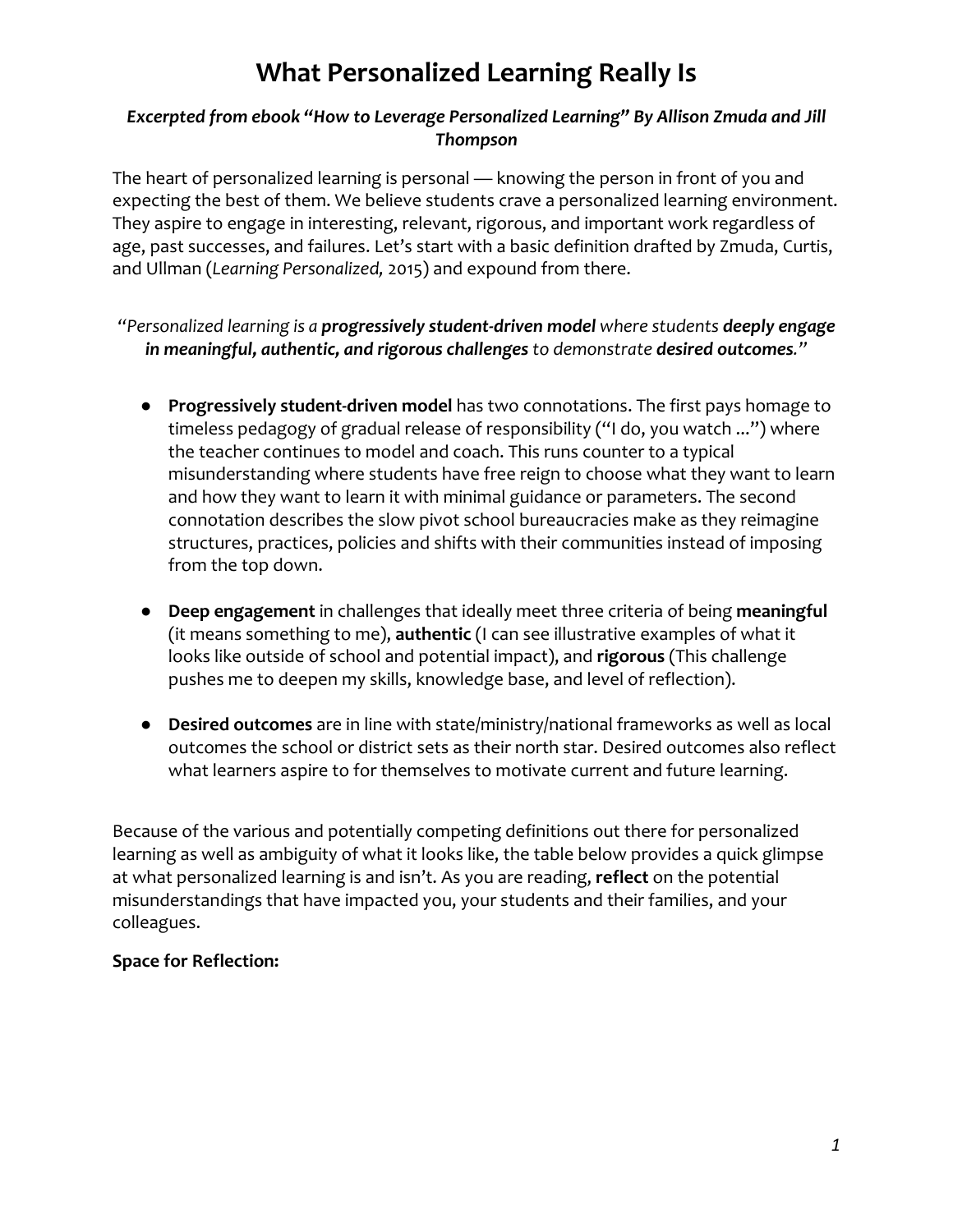| <b>COMPONENTS</b>                            | <b>WHAT IT ISN'T</b>                                                                     | <b>WHAT IT IS</b>                                                                                                                         |
|----------------------------------------------|------------------------------------------------------------------------------------------|-------------------------------------------------------------------------------------------------------------------------------------------|
| <b>ROLE OF TEACHERS</b>                      | Managing student learning<br>Functioning as tutors rather<br>than instructors            | Coaching student learning                                                                                                                 |
| <b>INSTRUCTIONAL DESIGN</b>                  | Students doing anything they<br>want to under the header of a<br>topic, course, or theme | Parameters or guardrails to<br>ensure alignment with standards,<br>course/unit expectations                                               |
| <b>USE OF FORMATIVE</b><br><b>ASSESSMENT</b> | Collection of exit tickets that<br>teachers score                                        | Growing student metacognition<br>about their own learning;<br>providing clarity to teachers on<br>next instructional steps                |
| <b>USE OF TECHNOLOGY</b>                     | Teachers being replaced by<br>screens                                                    | Thoughtful and intentional<br>incorporation of technology as a<br>platform for teaching and<br>learning                                   |
| PHYSICAL SPACES                              | Kids on yoga balls                                                                       | Flexible spaces - choice and<br>location                                                                                                  |
| <b>BUDGET</b>                                | Oodles of cash                                                                           | Can be done with o dollars or a<br>small budget. It is more about<br>what you spend it on.                                                |
| <b>ROLE OF LEADERSHIP</b>                    | Micro-managing or providing<br>limited staff support to grow<br>professional practice    | Being a lead learner, change<br>agent and cheerleader of the<br>work teachers are doing.                                                  |
| PROFESSIONAL<br><b>DEVELOPMENT</b>           | One and done, compliant                                                                  | Using data to reach different<br>educators need and allowing<br>choice. (modeling what the<br>classroom for students should<br>look like) |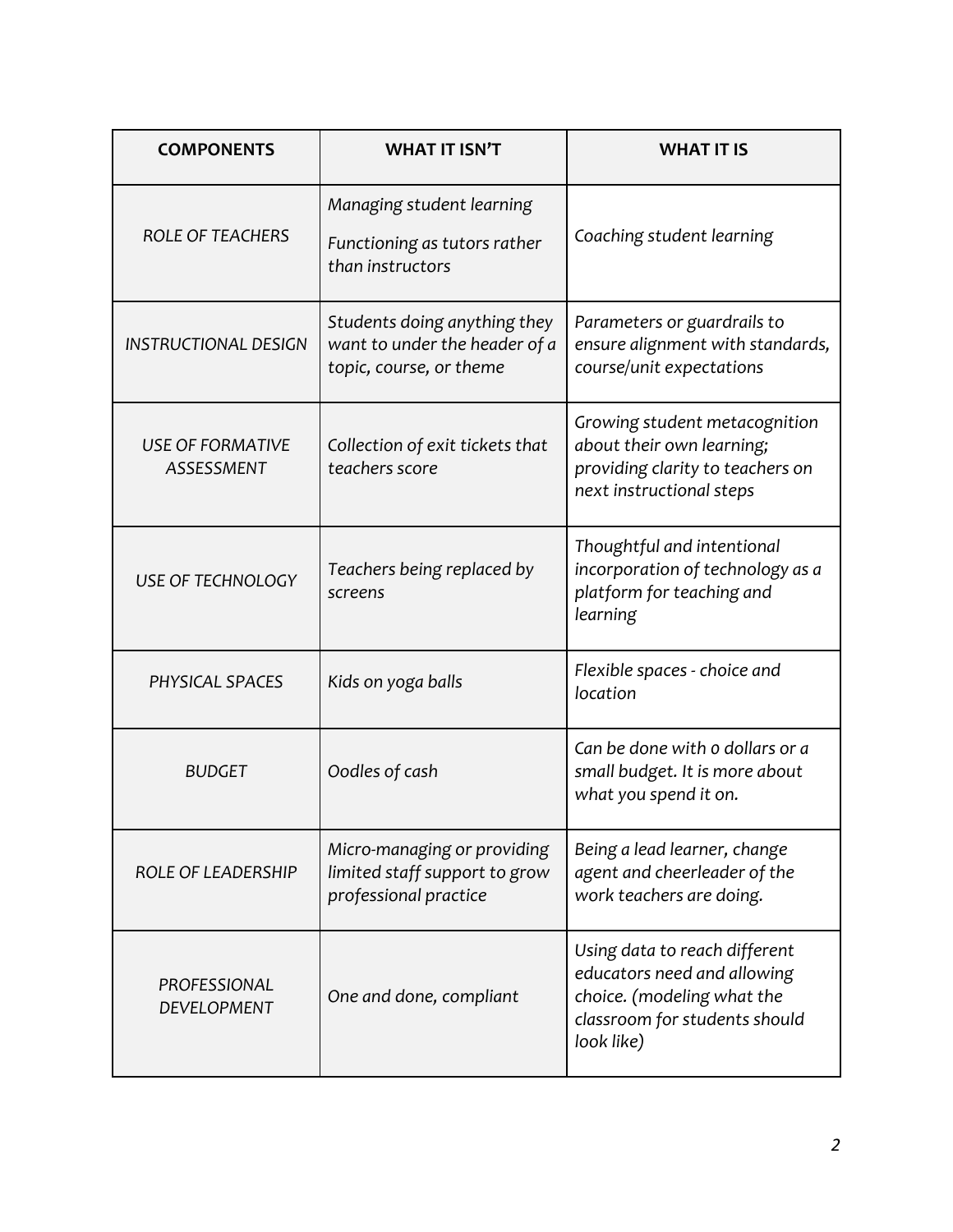## **15 Nightmares to Avoid When Growing Personalized Learning in Your School or Division**

*The following collection comes from well-intentioned but tactical errors of how to introduce and grow personalized learning. We offer these "nightmares" to provide clarity on obstacles you may run into as you engaged with your faculty, families, and community members. Any of these obstacles can be acknowledged as important learning experiences from which new approaches can be designed.* 

- *1. One-size-fits-all professional development to grow personalized learning: One size fits all professional development to grow personalized learning does not work. As leaders, we lead by example and if we know one size doesn't fit all for students then we shouldn't have that mindset for educators.*
- *2. Not clarifying the "why" early and often enough to every stakeholder: Don't assume everyone understands or has the same ideas you do about why education should change -- 90% of them don't understand and need to be taught. If stakeholders don't understand where and why they are trying personalized learning, they are unlikely to deal with the messiness of the initial steps.*
- *3. Starting with the wrong school and teams to be the pioneers: Personalized Learning is a lot of hard work on the front end and then smooth sailing once you figure out what works. If you start off with the wrong teachers or school, however, this could cause a stall in your starting process. You need to start with the teachers and schools that have a growth mindset.*
- *4. Not showing examples of what it could look like so everyone has to figure it out: Yes, there is no perfect one way of 'doing' personalized learning but sometimes allowing others to see it will be a springboard for what can work for their class. It gives them a reference point. Just make sure to explain that there is no one way and encourage seeing more than one school and/or district. Also know that examples don't always have to be a visit or a tour. There are books that can help you understand what it could look like along with districts having video, resources and podcasts.*
- *5. Not having a strong communication plan so everyone is on the same page: Think of your communication plan like a roadmap, you know where and how you are going to get there but your stakeholders don't. Plan your journey accordingly and making sure that you have a place for stakeholders to revisit the roadmap in case they get lost.*
- *6. Speaking in language only educators can understand: Make sure the language you are using is conversational and approachable. Many people are willing to nod their heads*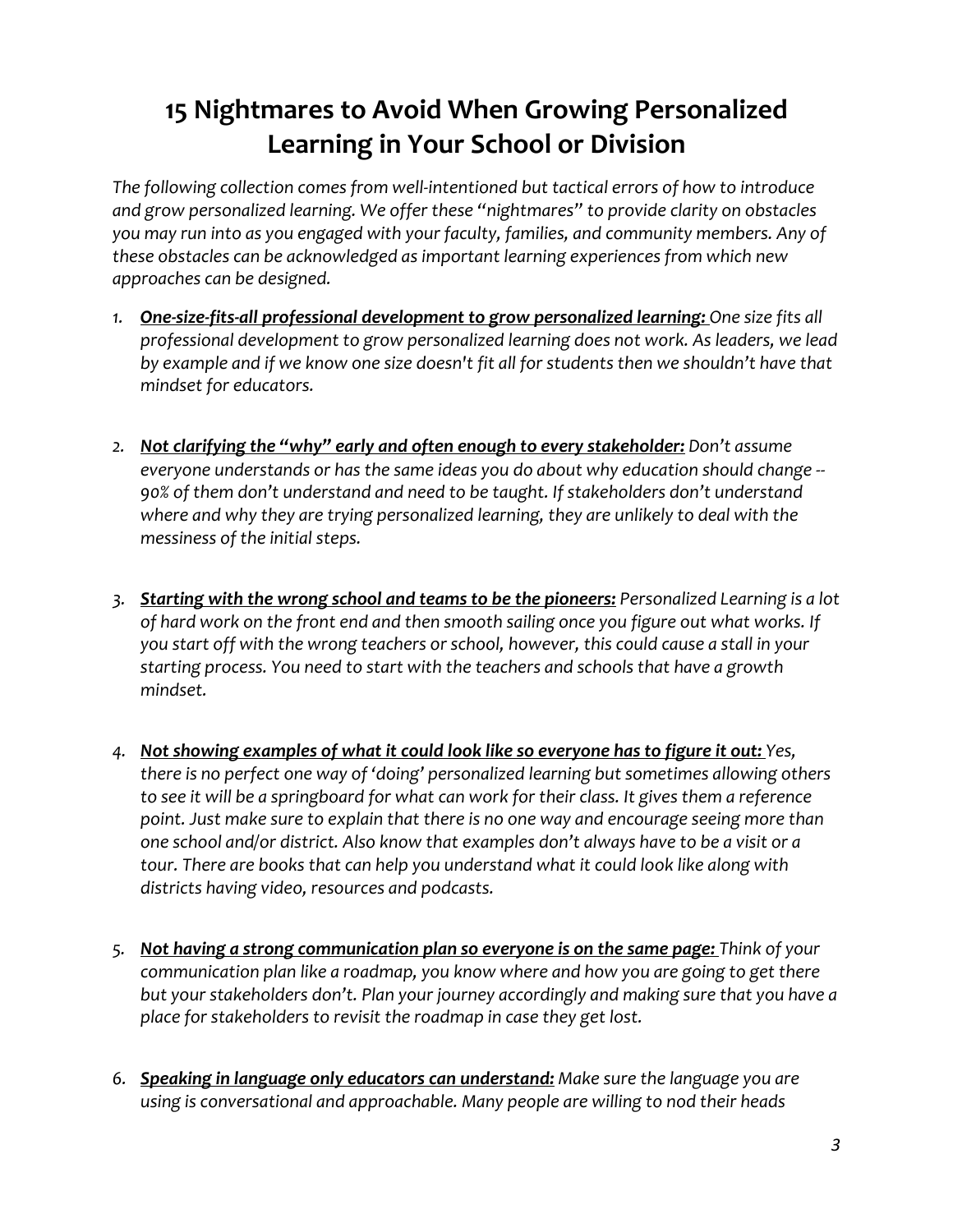*because they don't want to look foolish. Provide processing time or quick checks of understanding with your Board members, parents, and community members, especially when you are in the early stages of growing personalized learning.* 

- *7. Not providing a definition for personalized learning: A well-articulated definition will help people get on the same page and articulate a consistent message. It is also important that you provide context as to where the definition came from. For example, if stakeholders see that there was opportunity to have a voice in the shaping of the definition, it indicates that personalized learning is a reflective of their community.*
- *8. Thinking that you have to start with a device or that you have to be 1:1: Personalized*  Learning can be done without any technology, because it is about making it personal to the *students based on needs and interest allowing them voice and choice. You don't need technology to do that, but it can help you do it! How can a teacher not love real-time data to be able to pull groups compared to grading a lot of papers to figure it out!*
- *9. Labeling personalized learning as a new initiative or pilot: This is dangerous. If you label something as an "initiative" or "pilot" many educators think "this too shall pass" or that it is "going away." Philosophies of education never go away so don't make the mistake of*  labeling it like one. Instead start with a cohort or trailblazers that want to take the *challenge on..*
- *10. Having personalized learning be something only the teachers are doing: Personalized Learning is a philosophy or a way of approaching system, school, and classroom decisions. It is important for principals and district leaders to also be modeling the personalized learning philosophy in their professional development practices.*
- *11. Expecting personalized learning to happen even when structures, policies, and practices discourage risk-taking. More often than not, staff and students are intrigued about personalized learning and are intrigued enough to step out and begin to imagine possibilities. Then they run into traditional practices (especially in evaluation) that put them right back into a mindset that it's not possible. For example, if you are encouraging teachers to try something new that might result in high-risk, low-reward for a little while, are they also evaluated using the same teacher evaluation system? If you are encouraging students to think and develop something outside of the box, do you provide time to rework and revise their approach? You may find yourself in a classic "chicken-or-the-egg dilemma" — you can only do personalized learning if traditional structures, policies, and practices shift. That is why we suggest a slow growth model of encouraging innovative approaches as well as making it safe for students and staff to design, test, get feedback, and iterate until it is ready for broader conversations.*
- *12. Failing to ask questions and thinking outside the box: Strong educators ask questions not only to clarify understanding, but also to help them think outside the box. Our favorite*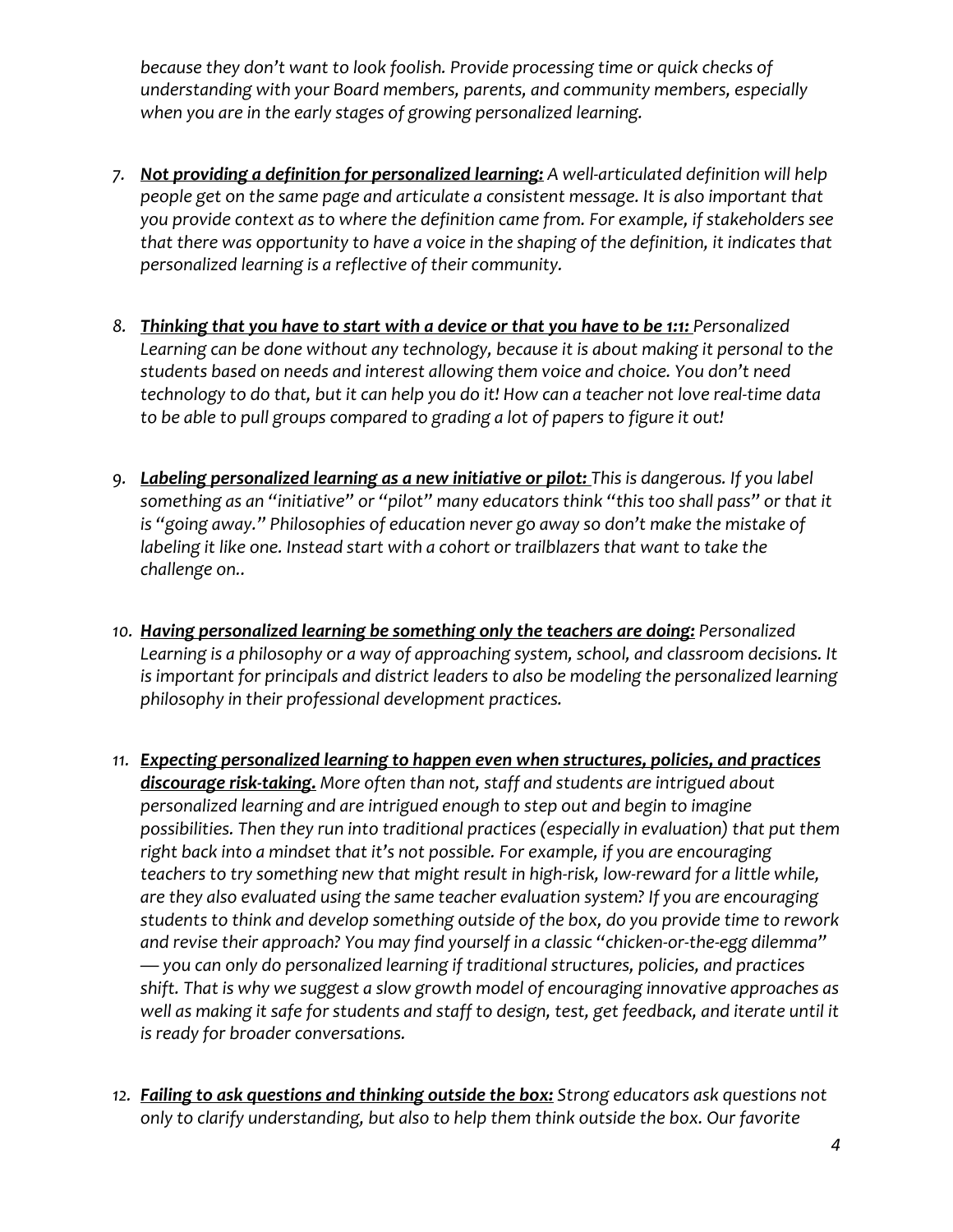*question to ask is, "What would you do in your classroom or school if you knew you could not fail?" It's amazing to hear the answers and be able to empower them to take that risk! Another favorite is to ask "what-if questions." Asking "what-if questions" provides educators an opportunity to look at 'problems' in a different way. For example, "What if you gave no homework?" or "What if you allowed students to choose where they want to sit?"*

- *13. Ignoring the culture of the school and/or division: It is important to make sure you have a school/district culture that has a shared focus on learning for ALL students along with one that allows for risk taking. If you don't have a environment where failing is a learning opportunity no one will take risks to growth their practice.*
- *14. Deciding that there are specific checkpoints or benchmarks that every staff member/school must meet: It is important to start off by giving teachers autonomy, but still have some guardrails. For example, you can tell your staff, "We are starting personalized learning philosophy, but you can choose which subject area you want to start with." Or have teachers take one area that they control and have them see how students can take more control. For example, if teachers hold weekly conferences with students, have them try to turn them into student-led conferences.*
- *15. Not reflecting on the process and learning from feedback: A great personalized learning journey follows a design-thinking process. Learning is not linear, neither is your personalized journey. You always have to continue to reflect, gather feedback and learn from your mistakes.*

*The leaders who choose to champion personalized learning are the ones who are propelling education forward. We know today's students will have to create their jobs, not look for jobs. They will compete with others around the globe. Don't let these nightmares stop you from implementing personalized learning, as it is what is best for students but allow them to deepen your capacity to genuinely grow personalized learning in your school, classroom or district.* 

*Reflective Question: What changes may be needed in your school or division based on the 'nightmares' you learned about or have experienced first-hand?*